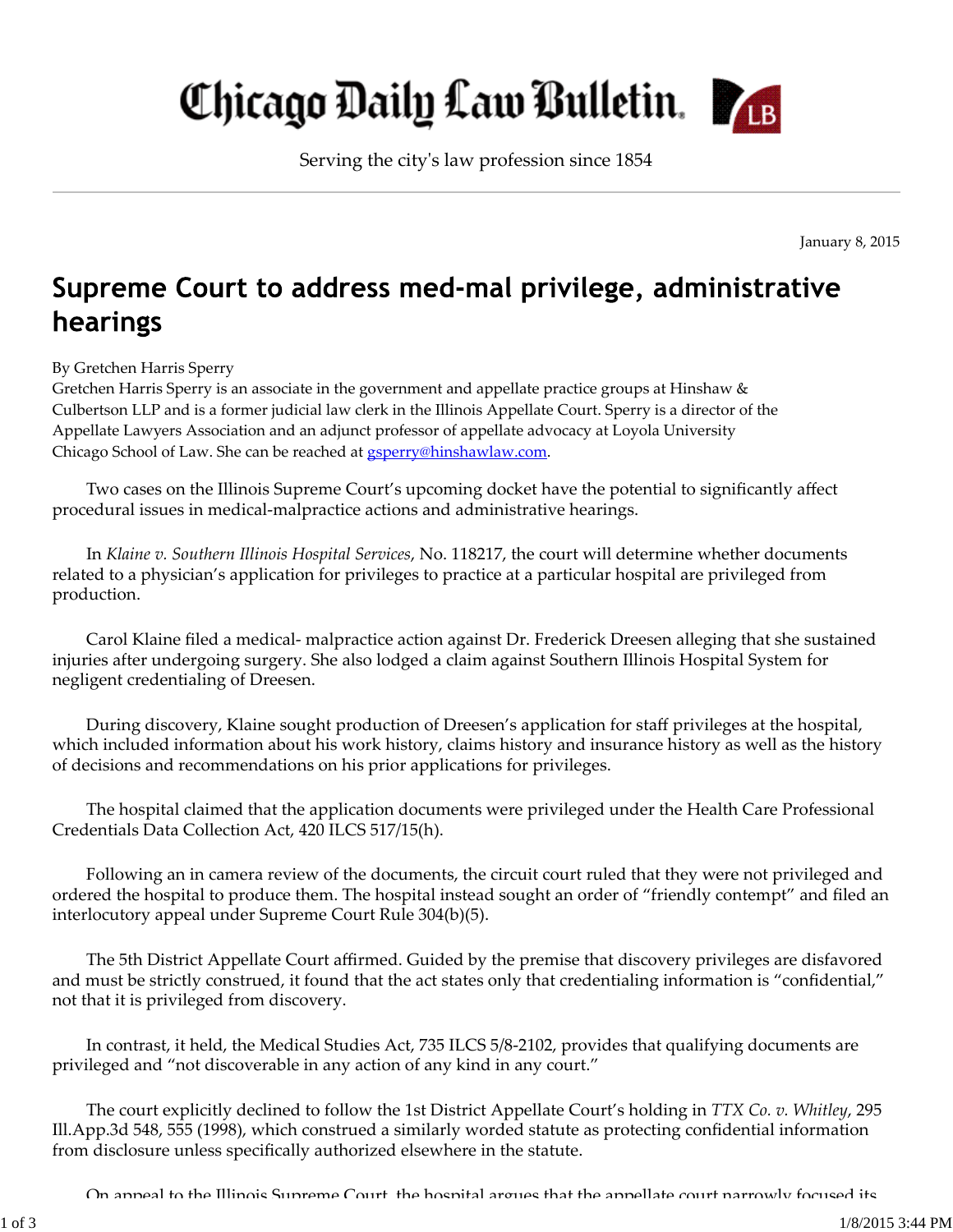analysis on the distinction between the words "confidential" and "privileged" and did not interpret the meaning of the act as a whole.

The court's decision in *Klaine* could lead to an increase in the number of negligent credentialing claims filed against hospitals, whether in pursuit of the claim on the merits or simply to expand the scope of discovery in claims against doctors.

In *Stone Street Partners v. City of Chicago Department of Administrative Hearings*, No. 117720, the court will decide whether non‐attorney corporate representatives may appear on behalf of their employers in administrative proceedings.

The 1st District Appellate Court ruled that they cannot.

After Stone Street was cited by the city for building code violations, a non-attorney, Keith Johnson, entered an appearance on its behalf. At the administrative hearing, Johnson presented certain evidence, but the hearing officer issued fines against Stone Street. Several years later, the city filed a lien against the property to collect the fines.

Upon notice of the lien, Stone Street moved to vacate the order, arguing that Johnson was not an attorney or an employee of Stone Street, and therefore, he was not authorized to act on Stone Street's behalf.

The department dismissed for lack of jurisdiction, ruling that it only had jurisdiction to vacate default judgments and that while Johnson may not have been an authorized representative, Stone Street was not in default. The circuit court affirmed.

The appellate court held that the hearing officer erred in allowing Johnson to appear for Stone Street.

It found that administrative hearings are essentially judicial proceedings that involve the practice of law in which only licensed attorneys may participate.

The court rejected the city's contention that the character of administrative proceedings and the insignificant values at stake make it different from practicing law in the circuit court.

It determined that the methods used in both types of proceedings are the same: Both require drafting motions, interpreting laws, determining whether to call witnesses, how to conduct examinations and analyzing the admissibility of evidence, among other things.

In its petition for leave to appeal, the city argues that the appellate court's decision has an "enormous" impact on existing law and practice. First, it holds that appearing in an administrative proceeding is per se the practice of law, without regard to whether the action involved any legal knowledge or skill.

Additionally, as a practical matter, the city notes that this decision places an enormous burden on companies to retain counsel to appear on administrative matters valued at less than the cost of legal fees. That has the unfortunate consequence of discouraging companies from defending violations based purely on a business decision.

Furthermore, because the court held that the prior administrative order was invalid, the floodgates are now open to companies such as Stone Street that are moving to invalidate fines imposed in all cases where non‐attorney representatives appeared at the administrative hearing.

Recently, in *Downtown Disposal Services v. City of Chicago*, 2012 IL 112040, the Supreme Court ruled that a complaint for administrative review in the circuit court filed by a non-attorney constitutes the unauthorized practice of law. The court will now have to decide whether the concerns raised by the city are significant enough to require different treatment in administrative hearings. For all of the reasons cited by the city, and more,